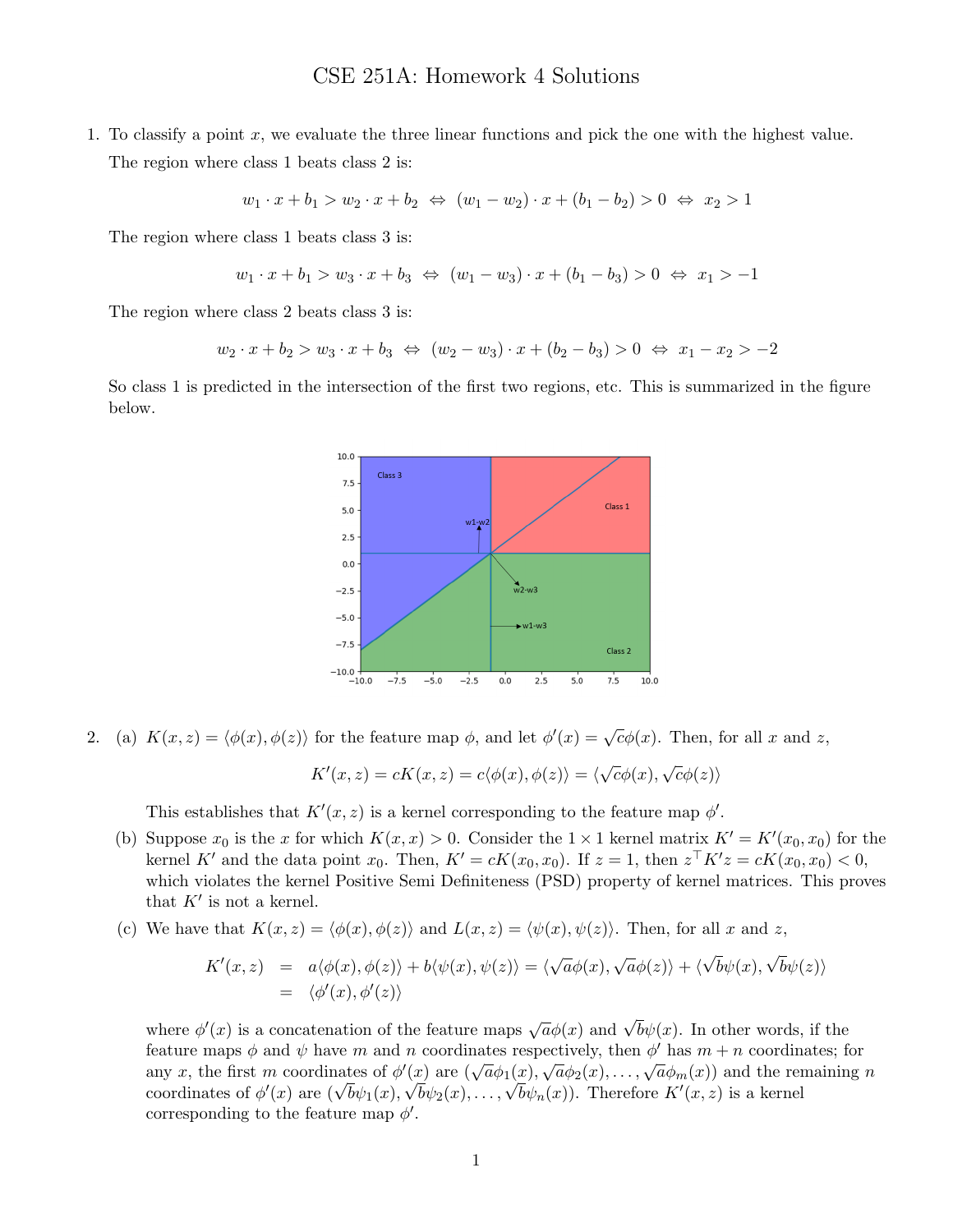(d) Suppose  $K(x, z) = \langle \phi(x), \phi(z) \rangle$  and  $L(x, z) = \langle \psi(x), \psi(z) \rangle$ . If  $\phi$  and  $\psi$  have m and n coordinates respectively, then, for all  $x$  and  $z$ ,

$$
K'(x, z) = K(x, z)L(x, z) = \langle \phi(x), \phi(z) \rangle \cdot \langle \psi(x), \psi(z) \rangle
$$
  

$$
= \left( \sum_{i=1}^{m} \phi_i(x)\phi_i(z) \right) \cdot \left( \sum_{j=1}^{n} \psi_j(x)\psi_j(z) \right)
$$
  

$$
= \sum_{i=1}^{m} \sum_{j=1}^{n} (\phi_i(x)\psi_j(x)) \cdot (\phi_i(z)\psi_j(z))
$$

where the last step follows from using the fact that  $(\sum_i a_i) \cdot (\sum_j b_j) = \sum_{i,j} a_i b_j$ . Now observe that the last quantity is the dot product  $\langle \phi'(x), \phi'(z) \rangle$  where  $\phi'$  is a mn dimensional feature map. It has a coordinate  $\phi'_{(i,j)}(\cdot)$  corresponding to each pair  $(i, j)$ ,  $1 \leq i \leq m, 1 \leq j \leq n$ , and  $\phi'_{(i,j)}(x) = \phi_i(x)\psi_j(x)$ . Thus  $K'(x, z)$  is a kernel corresponding to the feature map  $\phi'$ .

- 3. For the cases where K is not a kernel, we present counterexamples; where K is a kernel, we present the feature map.
	- (a)  $K(x, z)$  is not a kernel.

For  $x = [1, -1]$ , we have  $K(x, x) = 1 \times -1 = -1$ . The corresponding kernel matrix  $K = -1$ . For  $v = 1, v^{\top} K v = -1 < 0$ , which violates the PSD property. Thus K is not a kernel.

- (b)  $K(x, z)$  is not a kernel. For  $x = [2, 2, \dots]$ , we have  $K(x, x) = 1 - \langle x, x \rangle = 1 - 4d$ . The corresponding kernel matrix  $K = 1 - 4d$ . For  $v = 1, v^{\top} K v = 1 - 4d < 0$ , which violates the kernel PSD property for  $d > 0$ . Thus  $K$  is not a kernel.
- (c)  $K(x, z)$  is not a kernel.

One way to prove that  $K$  is not a kernel is to show a counterexample to the PSD property. Pick  $x = [1, 0, \ldots, 0], z = [2, 0, \ldots, 0], v = [1, -1]^\top$ . Then the kernel matrix

$$
A = \begin{bmatrix} 0 & 1 \\ 1 & 0 \end{bmatrix}
$$

and  $v^{\top}Av = -2 < 0$ , which violates positivity.

A nice, second way to prove this is through contradiction. Suppose  $K$  a kernel, such that  $K(x, z) = \langle \phi(x), \phi(z) \rangle$ . Recall the Cauchy-Schwarz Inequality for inner product, that we discussed in Lecture 2:

$$
\langle \phi(x), \phi(z) \rangle^2 \le \langle \phi(x), \phi(x) \rangle \cdot \langle \phi(z), \phi(z) \rangle \tag{1}
$$

From this inequality,

$$
K(x,z)^2 \le K(x,x) \cdot K(z,z) \tag{2}
$$

Suppose x is any vector with norm 1 and let  $z = 2x$ . By the definition of K, we have  $K(x, x) = ||x - x||^2 = 0$  and  $K(x, x) \cdot K(z, z) = 0$ . However  $K(x, z) = ||x - 2x||^2 = 1 > K(x, x) \cdot K(z, z)$ , which leads to a contradiction! Thus K is not a kernel.

- (d)  $K(x, z)$  is a kernel corresponding to the feature map  $\phi(x) = f(x_1, x_2)$ . To show this, note that for any x and z,  $K(x, z)$  can be factored as  $K(x, z) = \langle \phi(x), \phi(z) \rangle$ .
- (e)  $K(x, z)$  is a kernel. Recall that  $a^2 - b^2 = (a - b) \cdot (a + b)$ Hence, we have

$$
\frac{1 - \langle x, z \rangle^2}{1 - \langle x, z \rangle} = 1 + \langle x, z \rangle \tag{3}
$$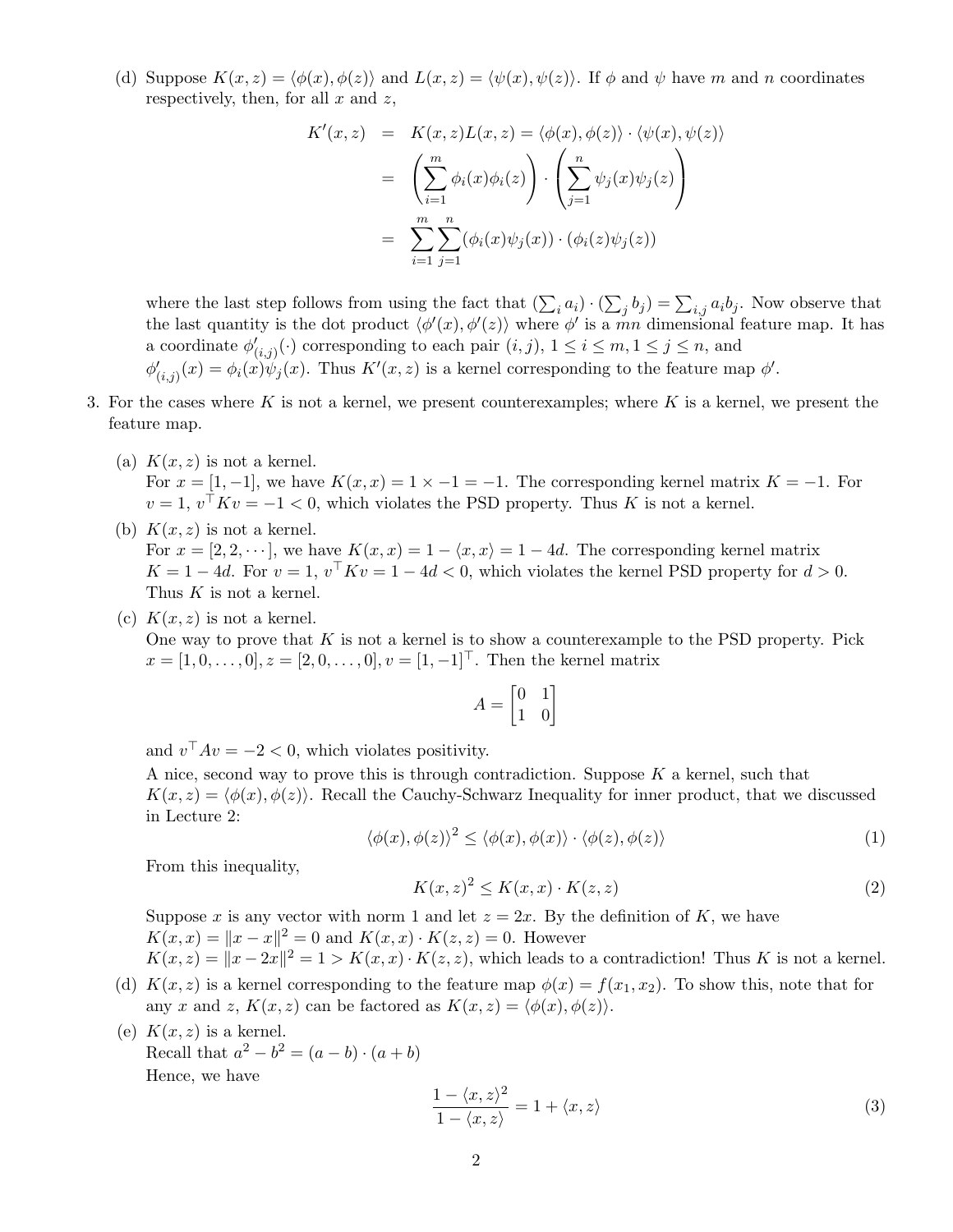In the above equation, we can rewrite 1 as  $\langle x, z \rangle^0$ 

Thus, we can now write,  $K(x, z) = K_0(x, z) + K_1(x, z)$ . In Problem 2, we saw that the sum or product of two kernels is also a kernel. We know that  $K_0(x, z)$  and  $K_1(x, z)$  are both kernels. The feature map  $\phi_0(x)$  corresponding  $K_0(x, z)$  is

$$
\phi_0(x) = 1\tag{4}
$$

 $K_1(x, z)$  corresponds to the feature map

$$
\phi_1(x) = x \tag{5}
$$

Using Problem 2,  $K(x, z) = K_0(x, z) + K_1(x, z)$  is a kernel corresponding to the feature map  $\phi'$ , where for any  $x, \phi'(x)$  is a concatenation of the feature maps  $\phi_0(x)$  and  $\phi_1(x)$ .

(f)  $K(x, z)$  is a kernel.

Let  $K_i(x, z) = \min(x_i, z_i)$ . From Problem 2, we know that the sum of two kernels  $K_1$  and  $K_2$  is also a kernel whose corresponding feature map is the concatenation of the feature maps corresponding to  $K_1$  and  $K_2$ . Thus if we can find the feature maps for all  $K_i(x, z)$ , then we can get the feature map for  $K(x, z)$  by concatenating these maps. Consider following feature map:

$$
\phi_i(x) = [f_1(x_i), f_2(x_i), \dots, f_{100}(x_i)]^\top
$$
\n(6)

where  $f_k(t) = I(t \ge k) = \begin{cases} 1 & t \ge k \\ 0 & t < k \end{cases}$ . Without loss of generality, suppose that  $x_i \le z_i$ . Then  $\phi_i(x) = [1, \ldots, 1, 0, \ldots, 0]^\top$  where only the first  $x_i$  entries are 1. Analogously,  $\phi_i(z) = [1, \ldots, 1, 0, \ldots, 0]^\top$  where only the first  $z_i$  entries are 1. Then

$$
\langle \phi_i(x), \phi_i(z) \rangle = \sum_{i=1}^{x_i} 1 \cdot 1 + \sum_{i=x_i+1}^{z_i} 0 \cdot 1 + \sum_{i=z_i+1}^{100} 0 \cdot 0 = x_i = \min(x_i, z_i)
$$

Therefore  $K_i(x, z)$  is a kernel corresponding to the feature map  $\phi_i(x) = [f_1(x_i), f_2(x_i), \dots, f_{100}(x_i)]^\top$ , and  $K(x, z)$  is a kernel corresponding to the feature map  $\phi(x)$ which is a concatenation of the feature maps  $\phi_1(x), \phi_2(x), \ldots, \phi_d(x)$ .

(g)  $K(x, z)$  is a kernel.

Let  $K_i(x, z) = 1 + x_i z_i$ , then  $K(x, z) = \prod_{i=1}^{d}$  $i=0$  $K_i(x)$ . From Problem 2, we know that the product of two kernels is also a kernel. Since  $K_i(x, z)$  is a kernel corresponding to the feature map  $\phi_i(x) = [1, x_i]^\top$ ,  $K(x, z)$  is also a kernel. More specifically,  $K(x, z)$  is a kernel corresponding to the

feature map  $\phi(x)$ , where for any  $x, \phi(x)$  has  $2^d$  coordinates, one corresponding to each subset S of  $\{1, 2, \ldots, d\}$ .  $\phi_S(x)$ , the coordinate of  $\phi(x)$  corresponding to the set S is  $\prod_{i \in S} x_i$ . This kernel is called the All Subsets kernel.

(h)  $K(x, z)$  is not a kernel.

One way to prove this is by showing a violation of the PSD property. Let  $x = [0, \ldots, 0], z = [1, 0, \ldots, 0]$  and  $v = [1, -1]^\top$ . Then the kernel matrix

$$
K = \begin{bmatrix} K(x,x) & K(x,z) \\ K(z,x) & K(z,z) \end{bmatrix} = \begin{bmatrix} 0 & 1 \\ 1 & 1 \end{bmatrix}
$$

Thus,  $v^{\top}Av = -1 < 0$ , which violates positivity.

Another nice way is through a violation of the Cauchy-Schwartz inequality. Consider  $x = [0, \ldots, 0]$ and  $z = [1, 0, \ldots, 0]$ . Then  $K(x, x) = 0$ ,  $K(x, z) = K(z, z) = 1$ , which violates Cauchy-Schwarz inequality – that is  $K(x, z)^2 \geq K(x, x) \cdot K(z, z)$ .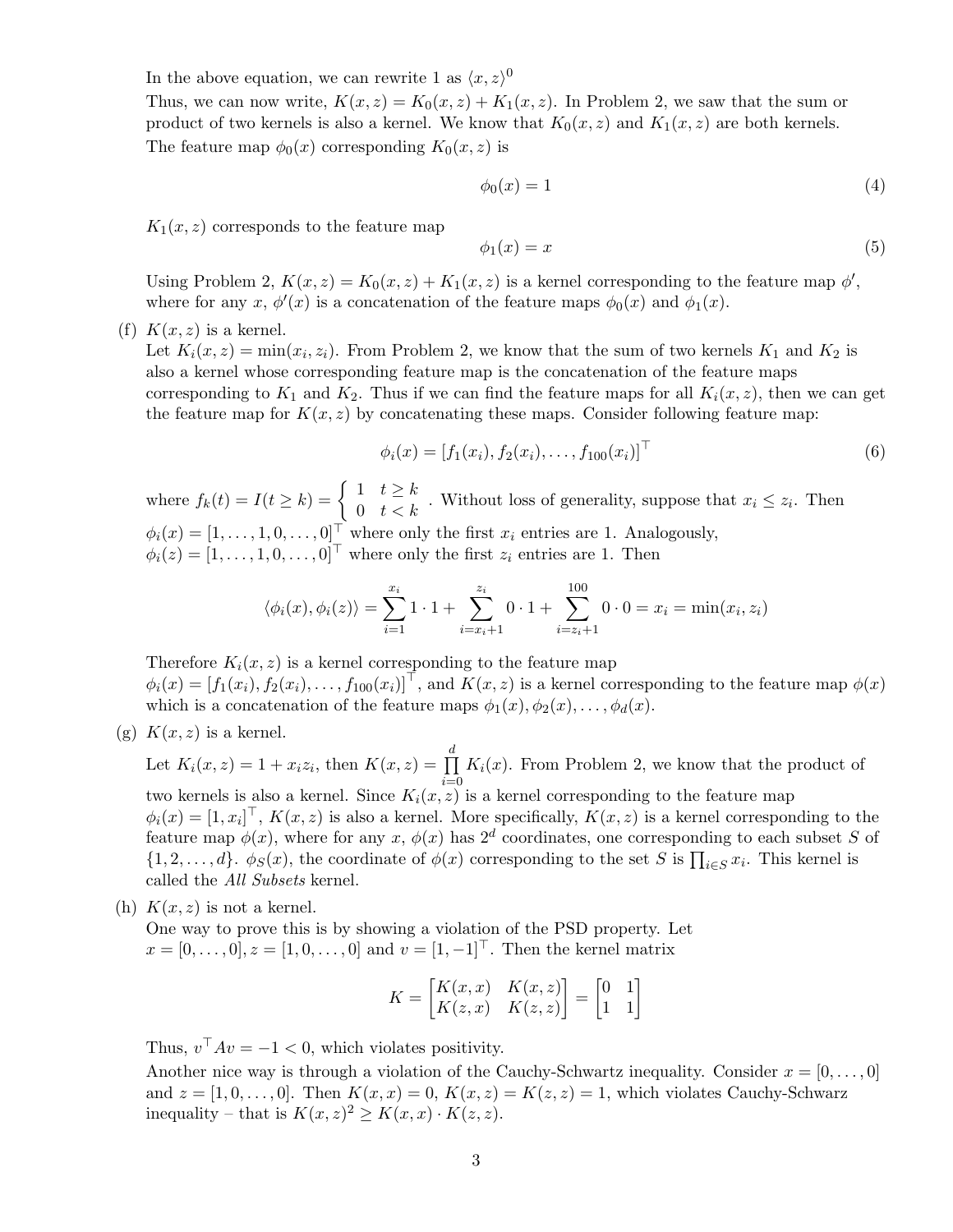4. (a) First, we can compute the marginal distributions of Y and Z as follows,

Then, by definition of conditional probability, i.e.  $P(X = x|Y = y)$  $P(X=x, Y=y)$  $\frac{y}{P(Y = y)}$ , we can get the conditional distributions of  $X|Y$  as follows.

| $= 0$<br>P(<br>$= x Y$               |  |
|--------------------------------------|--|
| $= x Y$<br>$\boldsymbol{\mu}$<br>$=$ |  |

Similarly we have the conditional distributions of  $X|Z$  as follows,

| $x Z=0$   |  |
|-----------|--|
| $= x Z =$ |  |

(b) By the definition of conditional entropy,  $H(X|Y) = P(Y=0)H(X|Y=0) + P(Y=1)H(X|Y=1)$ .

$$
H(X|Y=0) = -P(X=0|Y=0) \log P(X=0|Y=0) - P(X=1|Y=0) \log P(X=1|Y=0)
$$
  
=  $-\frac{1}{2} \log \frac{1}{2} - \frac{1}{2} \log \frac{1}{2}$   
=  $\log 2$ 

Similarly we have

$$
H(X|Y=1) = -P(X=0|Y=1)\log P(X=0|Y=1) - P(X=1|Y=1)\log P(X=1|Y=1)
$$
  
=  $-\frac{1}{6}\log\frac{1}{6} - \frac{5}{6}\log\frac{5}{6}$   
=  $\log 6 - \frac{5}{6}\log 5$ 

Thus

$$
H(X|Y) = P(Y=0)H(X|Y=0) + P(Y=1)H(X|Y=1)
$$
  
=  $\frac{2}{5}\log 2 + \frac{3}{5}\left(\log 6 - \frac{5}{6}\log 5\right)$   
=  $\frac{2}{5}\log 2 + \frac{3}{5}\log 6 - \frac{1}{2}\log 5$ 

For  $H(X|Z)$ , we can get

$$
H(X|Z=0) = -P(X=0|Z=0) \log P(X=0|Z=0) - P(X=1|Z=0) \log P(X=1|Z=0)
$$
  
=  $-\frac{1}{3} \log \frac{1}{3} - \frac{2}{3} \log \frac{2}{3}$   
=  $\log 3 - \frac{2}{3} \log 2$ 

Similarly we have

$$
H(X|Z=1) = -P(X=0|Z=1)\log P(X=0|Z=1) - P(X=1|Z=1)\log P(X=1|Z=1)
$$
  
=  $-\frac{3}{11}\log\frac{3}{11} - \frac{8}{11}\log\frac{8}{11}$   
=  $\log 11 - \frac{3}{11}\log 3 - \frac{8}{11}\log 8$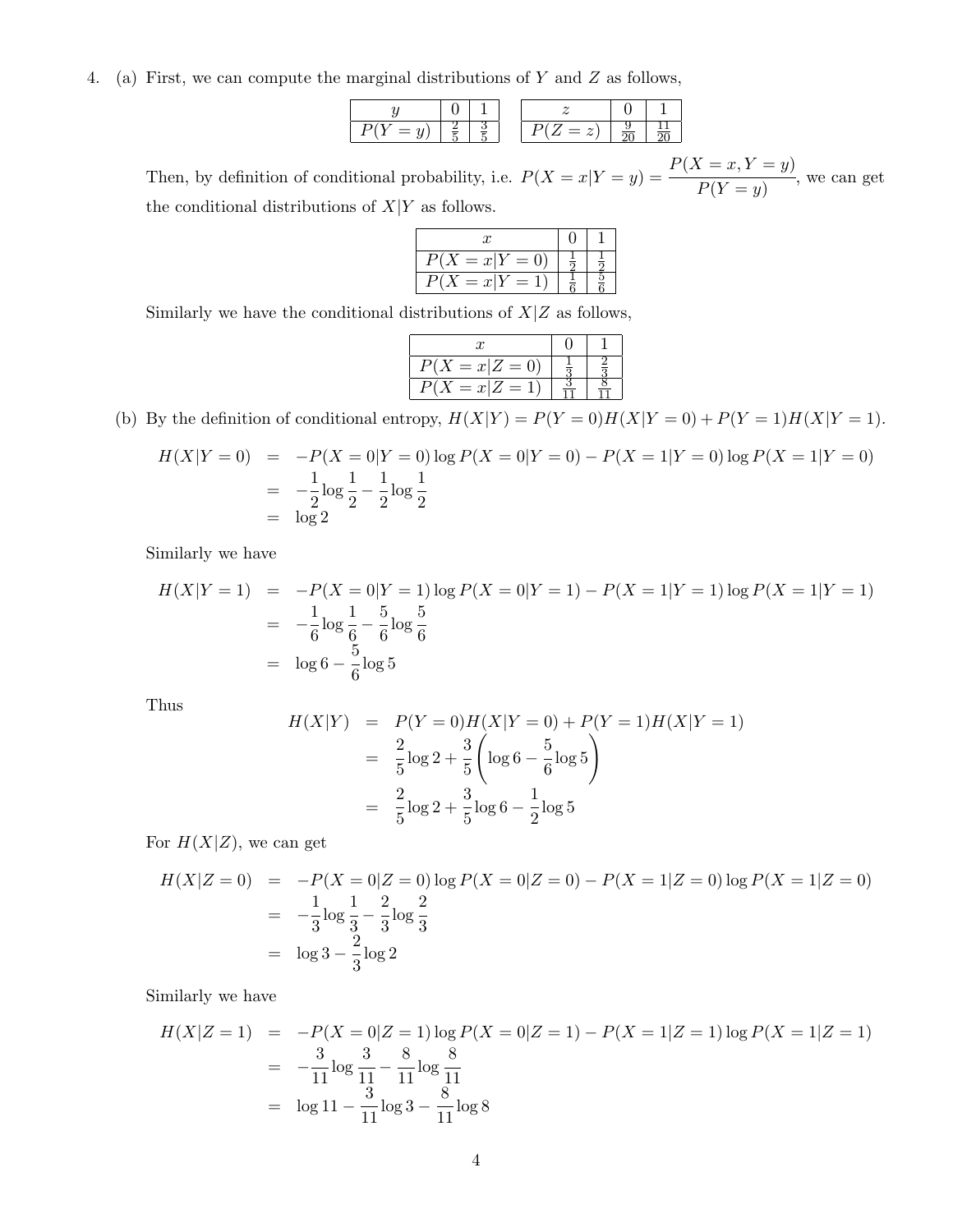Thus

$$
H(X|Z) = P(Z=0)H(X|Z=0) + P(Z=1)H(X|Z=1)
$$
  
=  $\frac{9}{20} \left( \log 3 - \frac{2}{3} \log 2 \right) + \frac{11}{20} \left( \log 11 - \frac{3}{11} \log 3 - \frac{8}{11} \log 8 \right)$   
=  $-\frac{3}{2} \log 2 + \frac{3}{10} \log 3 + \frac{11}{20} \log 11$ 

Using natural logarithm, the numerical values are shown as follows.

| $H(X Y=0)$ | 0.693147180560 |
|------------|----------------|
| $H(X Y=1)$ | 0.450561208866 |
| H(X Y)     | 0.547595597544 |
| $H(X Z=0)$ | 0.63651416829  |
| $H(X Z=1)$ | 0.5859526183   |
| H(X Z)     | 0.6087053158   |

(c) From the table above,  $H(X|Y) < H(X|Z)$ . This suggests that there is less uncertainty in X when given  $Y$  than when given  $Z$ . Therefore gene  $A$  is more informative about the cancer.

5. (a) False.

If T and T' produce zero error on the same training set S, then they have the same output on all x in this training set. However for most real problems, the training set does not include all elements in the input space, and there exist such  $x_0 \in \mathcal{X} - S$ ; if we pick two trees T and T' such that  $T(x_0) \neq T'(x_0)$ , then those trees would be unequal. For example, for the following training set,

| Feature 1 | Feature 2 | Label |
|-----------|-----------|-------|
|           |           |       |
|           |           |       |

the two decision trees shown in Figure 1 both produce zero error. However, for the point  $x_1 = (0, 1)$ or the point  $x_2 = (1, 0)$ , these two trees would give different predictions. Hence they are not equal.



Figure 1: Two Decision Trees with Zero Error on S

(b) True.

If the trees are based on the same training set, and use the same splitting strategy (which they do since they are both ID3 Decision trees), then, the structure of the trees are not affected by the order in which the nodes are split. We can show this by induction on the nodes in order of the time at which they are split while building T.

The inductive hypothesis is as follows: for each  $t = 1, 2, \ldots$ , the children of node  $u_t$  (which is split at time t in tree  $T$ ), and the data points associated with them are exactly the same as the children of node  $u_t$  in T' and the data points associated with them. The base case is  $t = 1$ , which corresponds to splitting the root in both trees. Since the splitting strategy is the same, the children nodes of the root in both  $T$  and  $T'$  as well as the data points associated with them are exactly the same as well. In the inductive case, suppose the induction hypothesis holds until time  $t - 1$ . Then the structure of the subpath from the root to  $u_t$ , and the data points associated with each node on this subpath